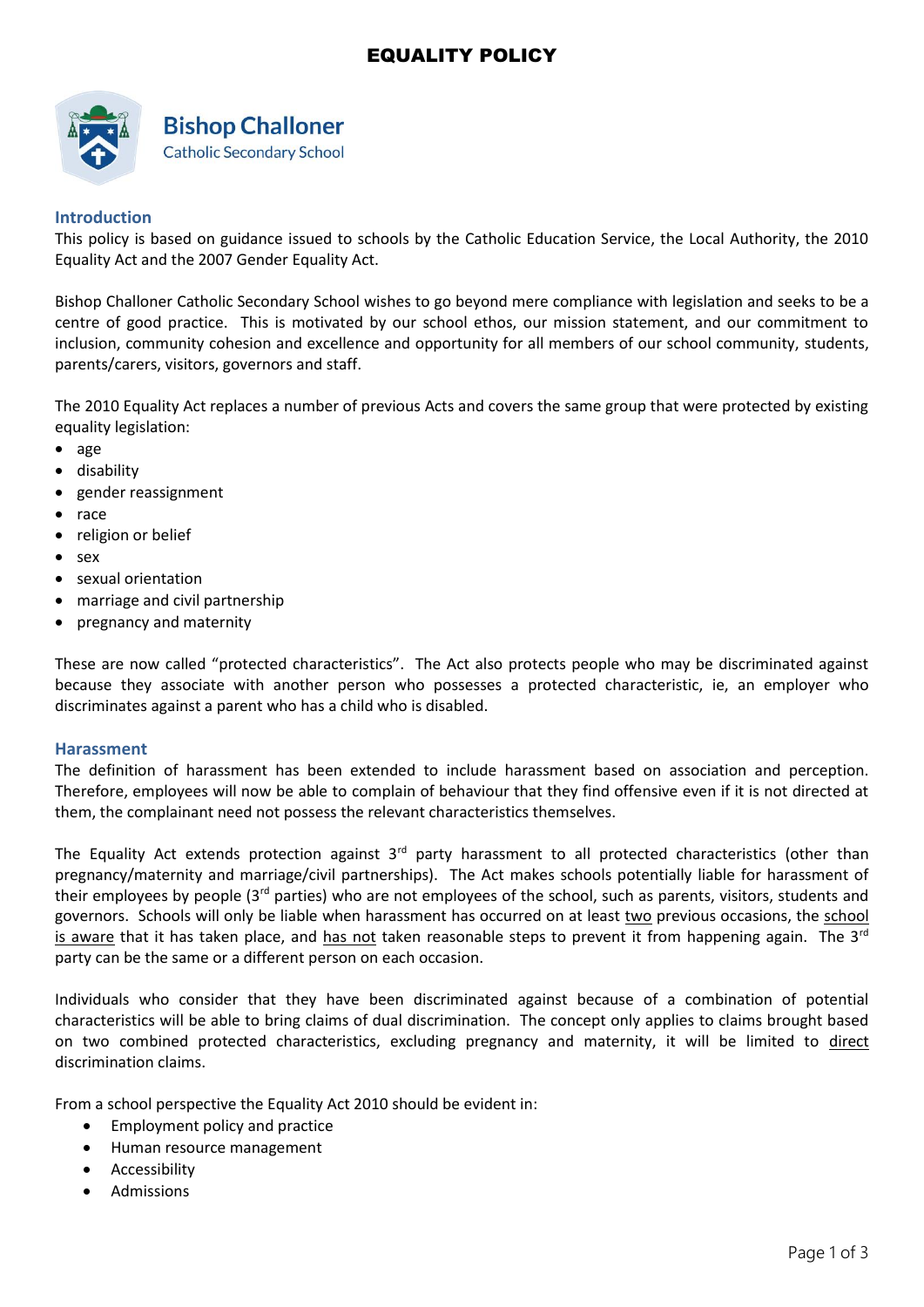- Behaviour policy
- Curriculum for all subjects and including extra-curricular events such as sports teams or school visits
- Setting and student grouping
- Communication and language, whether in official documentation or everyday language between staff, between students etc.

#### **Employment**

The Governing Body will operate an open and transparent process for all appointments, employment and pay processes. The Governing Body welcomes applications regardless of gender, transsexual status, race, disability, sexual orientation, religion or belief or age. This does not limit the ability of the Governing Body to limit to the appointment of Baptised Catholics in "Good Standing with the Church" to the reserved posts of Headteacher, Deputy Headteacher, Head of RE and Chair and Vice Chair of Governors. All requirements of the Act regarding employment practice will be followed.

#### **Accessibility**

Governors will ensure that all reasonable steps will be made to ensure that the school building and its grounds are fully accessible to staff, students and visitors with a disability. This will include workshops, changing facilities, classrooms, specialist facilities, toilet and dining facilities. All emergency exits and fire evacuation routes will be accessible.

The school will take all reasonable steps to ensure that students and staff with short term mobility problems, ie a broken leg, are able to access all school facilities. Accessibility will be a priority when any new building or renovation is planned.

#### **Admissions**

The Admissions Policy will be compiled in a transparent way, admissions committee minutes will be published. The governors will apply the admissions code and any modifications to it.

#### **Behaviour Policy**

The agreed School Behaviour Policy, including rewards and sanctions, pastoral support and standards of behaviour, dress and appearance will be applied to all students in a fair transparent and equitable fashion,

#### **Curriculum, Learning and Assessment**

The taught and additional curriculum will be designed and applied to ensure that all students experience an appropriate and, as far as possible, personalised curriculum. This will include access to support for students with an identified special need, identified as gifted and talented or with a temporary need for additional support.

All extra curricular activities and visits will be accessible to all students unless it would be deemed unsafe or inappropriate for the student. In cases such as this the school would discuss the specific situation with the student's parent/carer and carry out all reasonable actions/modifications to enable the student to participate in the activity.

KS4 pathways, exam policy, the agreed marking and assessment policy will be applied to all students.

#### **Setting/Student Grouping**

Setting will be on the basis of academic performance only. There will be opportunities for all students to change sets if academic progress warrants it.

Setting should not be on the basis of behaviour or any other hidden criteria, other forms of student grouping will fully apply this policy.